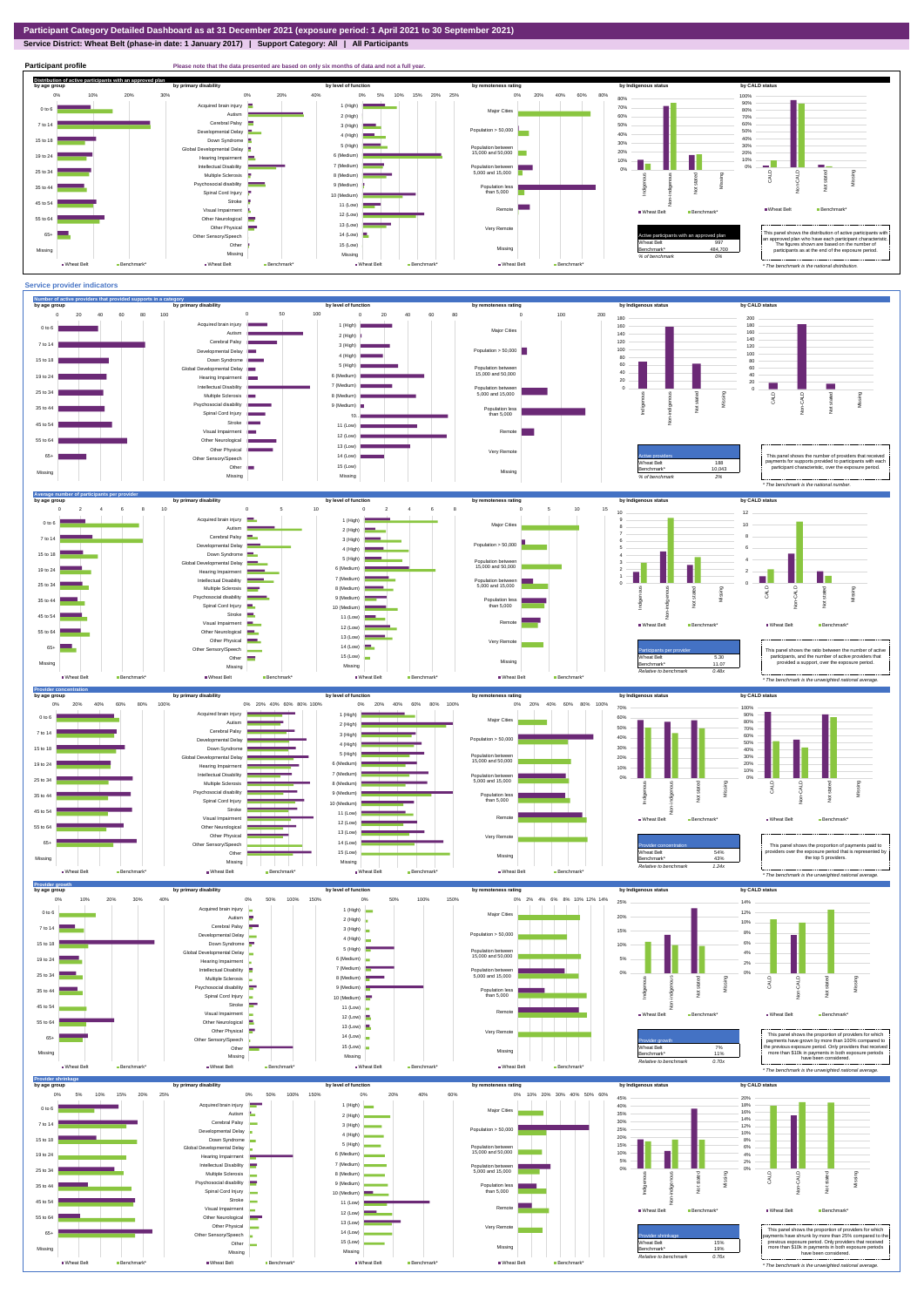**Service District: Wheat Belt (phase-in date: 1 January 2017) | Support Category: All | All Participants**



| <b>Support category</b>        | Active participants with<br>approved plans | <b>Active providers</b> | <b>Participants</b><br>per provider | Provider<br>concentration | Provider<br>growth | Provider<br>shrinkage | Total plan<br>budgets (\$m) | Payments (\$m) | <b>Utilisation</b> | Outcomes indicator or<br>choice and control | Has the NDIS helped with<br>choice and control? |
|--------------------------------|--------------------------------------------|-------------------------|-------------------------------------|---------------------------|--------------------|-----------------------|-----------------------------|----------------|--------------------|---------------------------------------------|-------------------------------------------------|
|                                |                                            |                         |                                     |                           |                    |                       |                             |                |                    |                                             |                                                 |
| Core                           |                                            |                         |                                     |                           |                    |                       |                             |                |                    |                                             |                                                 |
| Consumables                    | 638                                        | 55                      | 11.6                                | 77%                       | 0%                 | 20%                   | 0.8                         | 0.4            | 51%                | 57%                                         | 68%                                             |
| <b>Daily Activities</b>        | 520                                        | 47                      | 11.1                                | 83%                       | 9%                 | 13%                   | 10.4                        | 7.3            | 70%                | 52%                                         | 69%                                             |
| Community                      | 502                                        | 40                      | 12.6                                | 81%                       | 10%                | 10%                   | 5                           | 2.8            | 55%                | 49%                                         | 65%                                             |
| Transport                      | 397<br>                                    | 17<br>------            | 23.4<br>                            | 94%<br>.                  | 0%<br>-------      | 0%<br><br>--------    | 0.4<br>.                    | 0.3<br>.       | 76%<br>--------    | 45%<br>                                     | 66%<br>                                         |
| <b>Core total</b>              | 875                                        | 95                      | 9.2                                 | 80%                       | 6%                 | 10%                   | 16.7                        | 10.8           | 65%                | 51%                                         | 64%                                             |
| <b>Capacity Building</b>       |                                            |                         |                                     |                           |                    |                       |                             |                |                    |                                             |                                                 |
| Choice and Control             | 517                                        | 35                      | 14.8                                | 90%                       | 0%                 | $\bullet$<br>0%       | 0.4                         | 0.4            | 91%                | 53%                                         | 57%                                             |
| <b>Daily Activities</b>        | 944                                        | 77                      | 12.3                                | 70%                       | 5%                 | 16%                   | 5.2                         | 2.4            | 47%                | 51%                                         | 64%                                             |
| Employment                     | 58                                         |                         | 6.4                                 | 100%                      | 0%                 | $\bullet$<br>100%     | 0.4                         | 0.1            | 22%                | 31%                                         | 60%                                             |
| Relationships                  | 88                                         | 25                      | 3.5                                 | 83%                       | 0%                 | 0%                    | 0.4                         | 0.2            | 42%                | 6%                                          | 44%                                             |
| Social and Civic               | 205<br><b>Contract Contract</b>            | 1S                      | 11.4                                | 93%                       | 17%                | 17%                   | 1.2                         | 0.3            | 28%                | 30%                                         | 47%                                             |
| Support Coordination           | 617                                        | 64                      | 9.6                                 | 77%                       | 0%                 | 40%                   | 1 <sup>1</sup>              | 0.6            | 56%                | 49%                                         | 59%                                             |
| <b>Capacity Building total</b> | 981                                        | 130                     | ------<br>7.5                       | .<br>62%                  | .<br>3%            | <br>12%               | 8.7                         | 4.0            | ------<br>46%      | ------<br>50%                               | -----<br>62%                                    |
| Capital                        |                                            |                         |                                     |                           |                    |                       |                             |                |                    |                                             |                                                 |
| Assistive Technology           | 292<br><b>Contract Contract</b>            |                         | 7.3                                 | 75%                       | $0\%$              | 38%                   | 1.4                         | 0.6            | 41%                | 73%                                         | 70%                                             |
| Home Modifications             | 45                                         |                         | 6.4                                 | 100%                      | 0%                 | 0%                    | 0.2                         | 0.1            | 57%                | 74%                                         | 77%                                             |
| <b>Capital total</b>           | 294                                        | 43                      | .<br>6.8                            | <br>73%                   | 0%                 | 33%                   | <b>STATISTICS</b><br>1.6    | <br>0.7        | ------<br>43%      | .<br>73%                                    | -----<br>70%                                    |
| Missing                        | $\Omega$                                   | $\Omega$                | 0.0                                 | 0%                        | 0%                 | 0%                    | 0.0                         | 0.0            | 0%                 | 0%                                          | 0%                                              |
| All support categories         | 997                                        | 188                     | 5.3                                 | 72%                       | 7%                 | 15%                   | 27.0                        | 15.5           | 57%                | 50%                                         | 62%                                             |

| <b>Indicator definitions</b>                                                                                                                 |                                                                                                                                                                                                                                                                                                                                                                                                                                                                                                                                                                                                                                                                                                                                                                                                                 |
|----------------------------------------------------------------------------------------------------------------------------------------------|-----------------------------------------------------------------------------------------------------------------------------------------------------------------------------------------------------------------------------------------------------------------------------------------------------------------------------------------------------------------------------------------------------------------------------------------------------------------------------------------------------------------------------------------------------------------------------------------------------------------------------------------------------------------------------------------------------------------------------------------------------------------------------------------------------------------|
| Active participants with approved plans                                                                                                      | Number of active participants who have an approved plan and reside in the service district / have supports relating to the support category in their plan.                                                                                                                                                                                                                                                                                                                                                                                                                                                                                                                                                                                                                                                      |
| <b>Active providers</b><br><b>Participants per provider</b><br><b>Provider concentration</b><br>Provider growth<br><b>Provider shrinkage</b> | Number of providers that received payments for supports provided to participants within the service district / support category, over the exposure period,<br>Ratio between the number of active participants and the number of active providers.<br>Proportion of provider payments over the exposure period that were paid to the top 10 providers.<br>Proportion of providers for which payments have grown by more than 100% compared to the previous exposure period. Only providers that received more than \$10k in payments in both exposure periods have been considered.<br>Proportion of providers for which payments have shrunk by more than 25% compared to the previous exposure period. Only providers that received more than \$10k in payments in both exposure periods have been considered. |
| <b>Total plan budgets</b><br><b>Payments</b><br><b>Utilisation</b>                                                                           | Value of supports committed in participant plans for the exposure period.<br>Value of all payments over the exposure period, including payments to providers, payments to participants, and off-system payments (in-kind and Younger People In Residential Aged Care (YPIRAC)).<br>Ratio between payments and total plan budgets.                                                                                                                                                                                                                                                                                                                                                                                                                                                                               |
| Outcomes indicator on choice and control<br>Has the NDIS helped with choice and control?                                                     | Proportion of participants who reported in their most recent outcomes survey that they choose who supports them.<br>Proportion of participants who reported in their most recent outcomes survey that the NDIS has helped with choice and control.                                                                                                                                                                                                                                                                                                                                                                                                                                                                                                                                                              |
|                                                                                                                                              | The green dots indicate the top 10 percentile of service districts / support categories when ranked by performance against benchmark for the given metric. In other words, performing relatively well under the given metric.<br>The red dots indicate the bottom 10 percentile of service districts / support categories when ranked by performance against benchmark for the given metric. In other words, performing relatively poorly under the given metri                                                                                                                                                                                                                                                                                                                                                 |
|                                                                                                                                              | Note: A higher score is considered to be 'good' performance under some metrics. For example, a high utilisation rate is a sign of a functioning market where participants have access to the supports they need.<br>For other metrics, a lower score is considered to be 'good' performance. For example, a low provider concentration is a sign of a competitive market.                                                                                                                                                                                                                                                                                                                                                                                                                                       |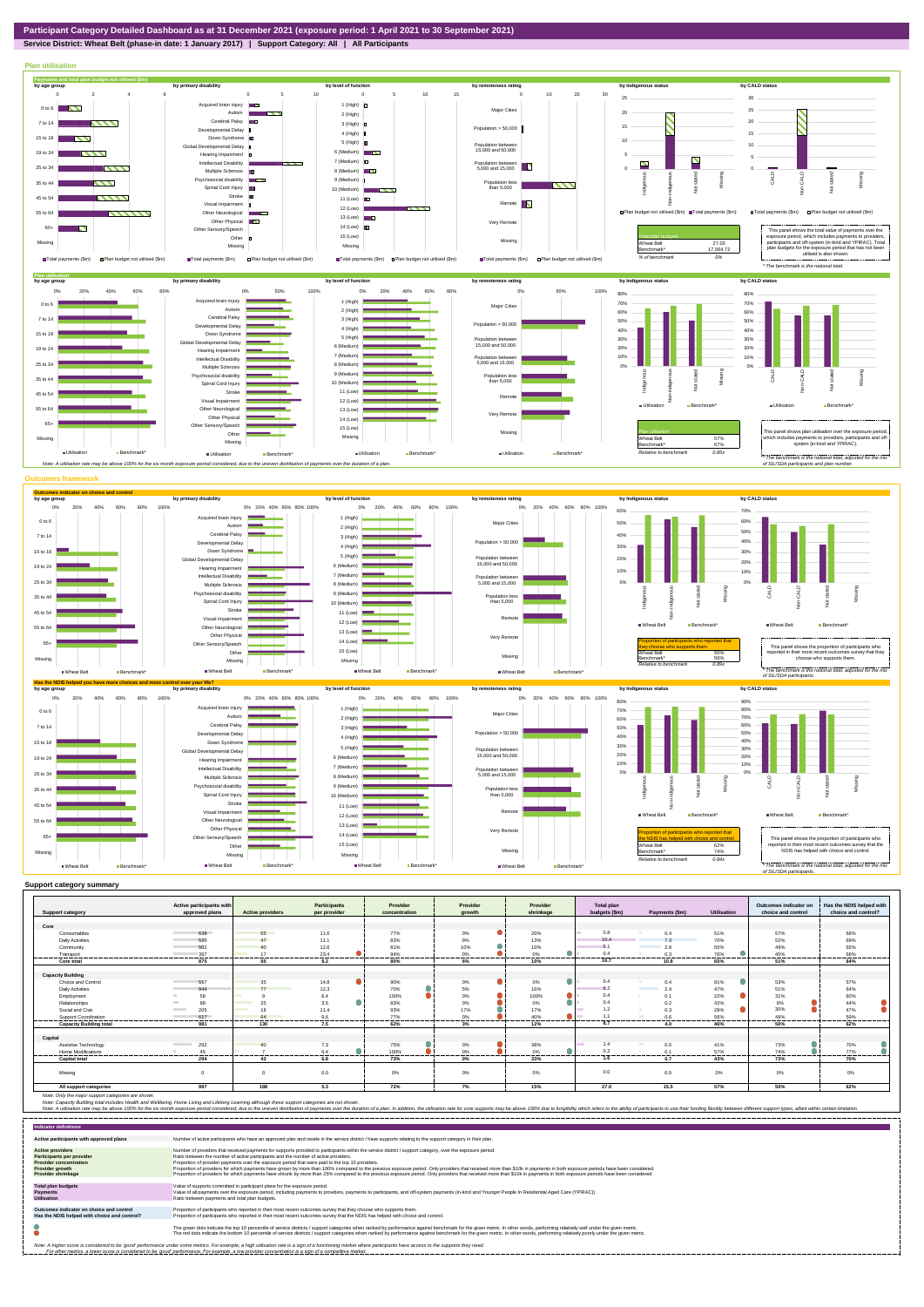**Service District: Wheat Belt (phase-in date: 1 January 2017) | Support Category: All | Participants Receiving SIL/SDA**





7 (Medium)

Intellectual Disability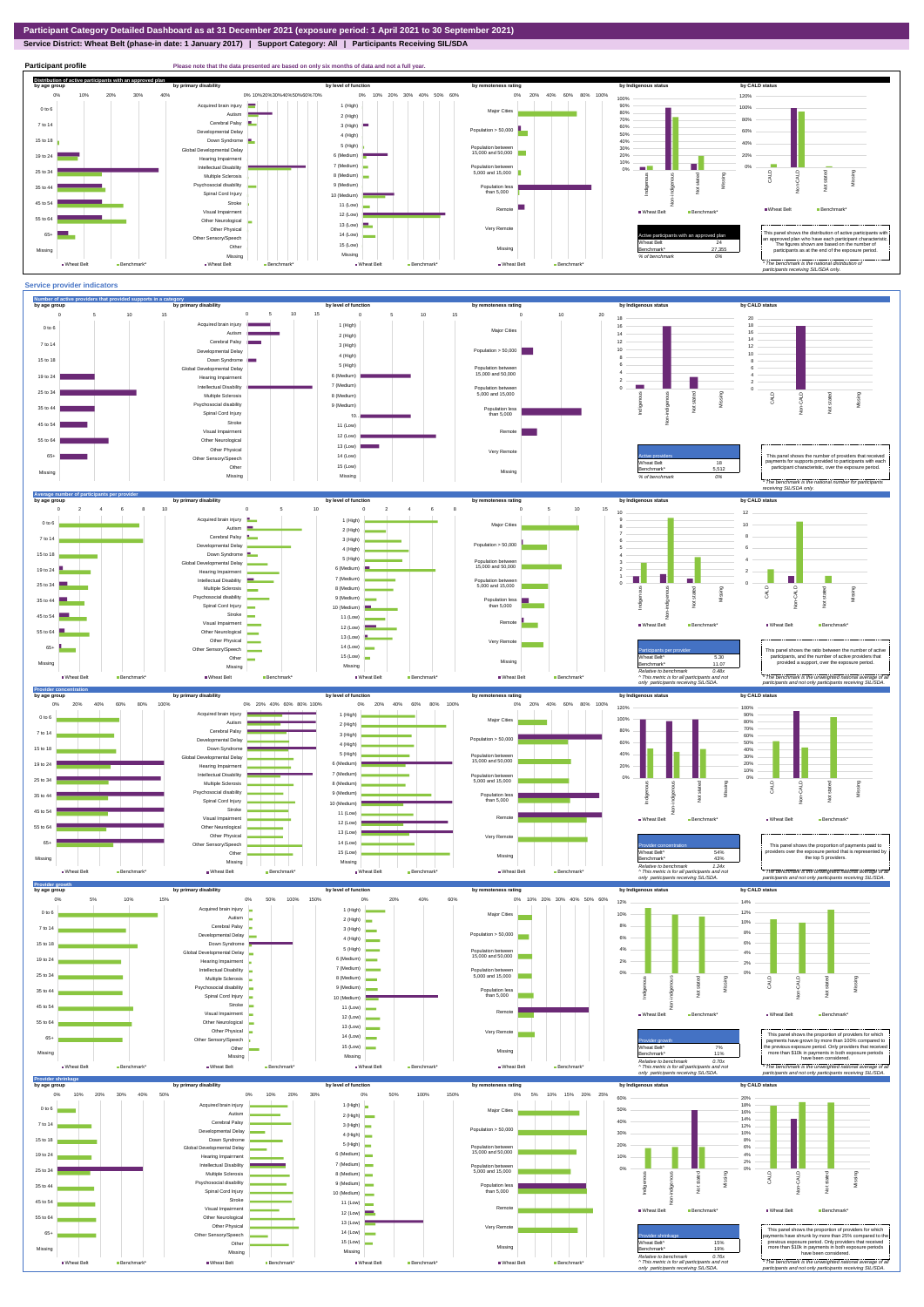## **Service District: Wheat Belt (phase-in date: 1 January 2017) | Support Category: All | Participants Receiving SIL/SDA**

Note: Only the major support categories are shown.<br>Note: Capacity Building total individual Wellbeing, Home Living and Lifelong Learning although these support categories are not shown.<br>Note: A utilisation rate may be abov



|                                | Active participants with |                         | <b>Participants</b> | Provider      | Provider   | Provider          | <b>Total plan</b> |                      |             | Outcomes indicator on | Has the NDIS helped with |
|--------------------------------|--------------------------|-------------------------|---------------------|---------------|------------|-------------------|-------------------|----------------------|-------------|-----------------------|--------------------------|
| <b>Support category</b>        | approved plans           | <b>Active providers</b> | per provider        | concentration | arowth     | shrinkage         | budgets (\$m)     | Payments (\$m)       | Utilisation | choice and control    | choice and control?      |
| Core                           |                          |                         |                     |               |            |                   |                   |                      |             |                       |                          |
| Consumables                    | 17                       |                         | 2.4                 | 100%          | 0%         | 0%                | 0.0               | 0.0                  | 49%         | 18%                   | 71%                      |
| <b>Daily Activities</b>        | 23                       |                         | 2.9                 | 100%          | 17%        | 17%               | 2.3               | 2.0                  | 86%         | 22%                   | 73%                      |
| Community                      | 22                       |                         | 3.1                 | 100%          | 0%         | 0%                | 0.4               | <b>The Co</b><br>0.3 | 71%         | 23%                   | 73%                      |
| Transport                      | 23                       |                         | 7.7                 | 100%          | 0%         | 0%                | 0.0               | 0.0                  | 35%         | 17%                   | 67%                      |
| Core total                     | -------<br>24            | 13                      | 1.8                 | 100%          | 0%         | 17%               | .<br>2.7          | 2.3                  | 83%         | 21%                   | --------<br>69%          |
|                                |                          |                         |                     |               |            |                   |                   |                      |             |                       |                          |
| <b>Capacity Building</b>       |                          |                         |                     |               |            |                   |                   |                      |             |                       |                          |
| Choice and Control             | 13                       | $\sqrt{2}$              | 2.6                 | 100%          | 0%         | 0%                | 0.0               | 0.0                  | 112%        | 8%                    | 60%                      |
| <b>Daily Activities</b>        | 23                       |                         | 3.3                 | 100%          | 0%         | 0%                | 0.1               | 0.0                  | 58%         | 22%                   | 73%                      |
| Employment                     |                          |                         | 0.0                 | 0%            | 0%         | 0%                | 0.0               | 0.0                  | 0%          | 0%                    | $0\%$                    |
| Relationships                  | <b>Contract Contract</b> |                         | 1.3                 | 100%          | 0%         | 0%                | 0.0               | 0.0                  | 44%         | 0%                    | 75%                      |
| Social and Civic               |                          |                         | 0.0                 | 0%            | 0%         | 0%                | 0.0               | 0.0                  | 0%          | 0%                    | $0\%$                    |
| Support Coordination           |                          |                         | 20                  | 100%          |            |                   | 0.0               |                      | 64%         | 22%                   | 67%                      |
| <b>Capacity Building total</b> | <br>24                   | <br>13                  | <br>1.8             | <br>98%       | <br>0%     | <br>50%           | ----------<br>0.2 | ----------<br>0.1    | <br>52%     | ---------<br>21%      | <br>69%                  |
| Capital                        |                          |                         |                     |               |            |                   |                   |                      |             |                       |                          |
| Assistive Technology           |                          |                         | 0.0                 | 0%            | 0%         | 0%                | 0.0               | 0.0                  | 0%          | 33%                   | 100%                     |
| <b>Home Modifications</b>      |                          |                         | 0.0                 | n%            | 0%         | 0%                | 0 <sub>0</sub>    | 0.0                  | 0%          | 50%                   | 100%                     |
| .<br><b>Capital total</b>      |                          | ---------               | .<br>0.0            | .             | ---------- | <br>------------- | .<br>0.0          | -----------<br>0.0   | ---------   | <br>33%               | <br><br>100%             |
|                                |                          |                         |                     | 0%            | 0%         | 0%                |                   |                      | 0%          |                       |                          |
| Missing                        | $\Omega$                 |                         | 0.0                 | 0%            | 0%         | 0%                | 0.0               | 0.0                  | $0\%$       | 0%                    | $0\%$                    |
| All support categories         | 24                       | 18                      | 1.3                 | 99%           | 0%         | 14%               | 2.9               | 2.4                  | 81%         | 21%                   | 69%                      |

| <b>Indicator definitions</b>                                                                                                                 |                                                                                                                                                                                                                                                                                                                                                                                                                                                                                                                                                                                                                                                                                                                                                                                                                 |
|----------------------------------------------------------------------------------------------------------------------------------------------|-----------------------------------------------------------------------------------------------------------------------------------------------------------------------------------------------------------------------------------------------------------------------------------------------------------------------------------------------------------------------------------------------------------------------------------------------------------------------------------------------------------------------------------------------------------------------------------------------------------------------------------------------------------------------------------------------------------------------------------------------------------------------------------------------------------------|
| Active participants with approved plans                                                                                                      | Number of active participants who have an approved plan and reside in the service district / have supports relating to the support category in their plan.                                                                                                                                                                                                                                                                                                                                                                                                                                                                                                                                                                                                                                                      |
| <b>Active providers</b><br>Participants per provider<br><b>Provider concentration</b><br><b>Provider growth</b><br><b>Provider shrinkage</b> | Number of providers that received payments for supports provided to participants within the service district / support category, over the exposure period,<br>Ratio between the number of active participants and the number of active providers.<br>Proportion of provider payments over the exposure period that were paid to the top 10 providers.<br>Proportion of providers for which payments have grown by more than 100% compared to the previous exposure period. Only providers that received more than \$10k in payments in both exposure periods have been considered.<br>Proportion of providers for which payments have shrunk by more than 25% compared to the previous exposure period. Only providers that received more than \$10k in payments in both exposure periods have been considered. |
| <b>Total plan budgets</b><br><b>Payments</b><br><b>Utilisation</b>                                                                           | Value of supports committed in participant plans for the exposure period.<br>Value of all payments over the exposure period, including payments to providers, payments to participants, and off-system payments (in-kind and Younger People In Residential Aged Care (YPIRAC)).<br>Ratio between payments and total plan budgets.                                                                                                                                                                                                                                                                                                                                                                                                                                                                               |
| Outcomes indicator on choice and control<br>Has the NDIS helped with choice and control?                                                     | Proportion of participants who reported in their most recent outcomes survey that they choose who supports them.<br>Proportion of participants who reported in their most recent outcomes survey that the NDIS has helped with choice and control.                                                                                                                                                                                                                                                                                                                                                                                                                                                                                                                                                              |
|                                                                                                                                              | The green dots indicate the top 10 percentile of service districts / support categories when ranked by performance against benchmark for the given metric. In other words, performing relatively well under the given metric.<br>The red dots indicate the bottom 10 percentile of service districts / support categories when ranked by performance against benchmark for the given metric. In other words, performing relatively poorly under the given metri                                                                                                                                                                                                                                                                                                                                                 |
|                                                                                                                                              | Note: A higher score is considered to be 'good' performance under some metrics. For example, a high utilisation rate is a sign of a functioning market where participants have access to the supports they need.<br>For other metrics, a lower score is considered to be 'good' performance. For example, a low provider concentration is a sign of a competitive market.                                                                                                                                                                                                                                                                                                                                                                                                                                       |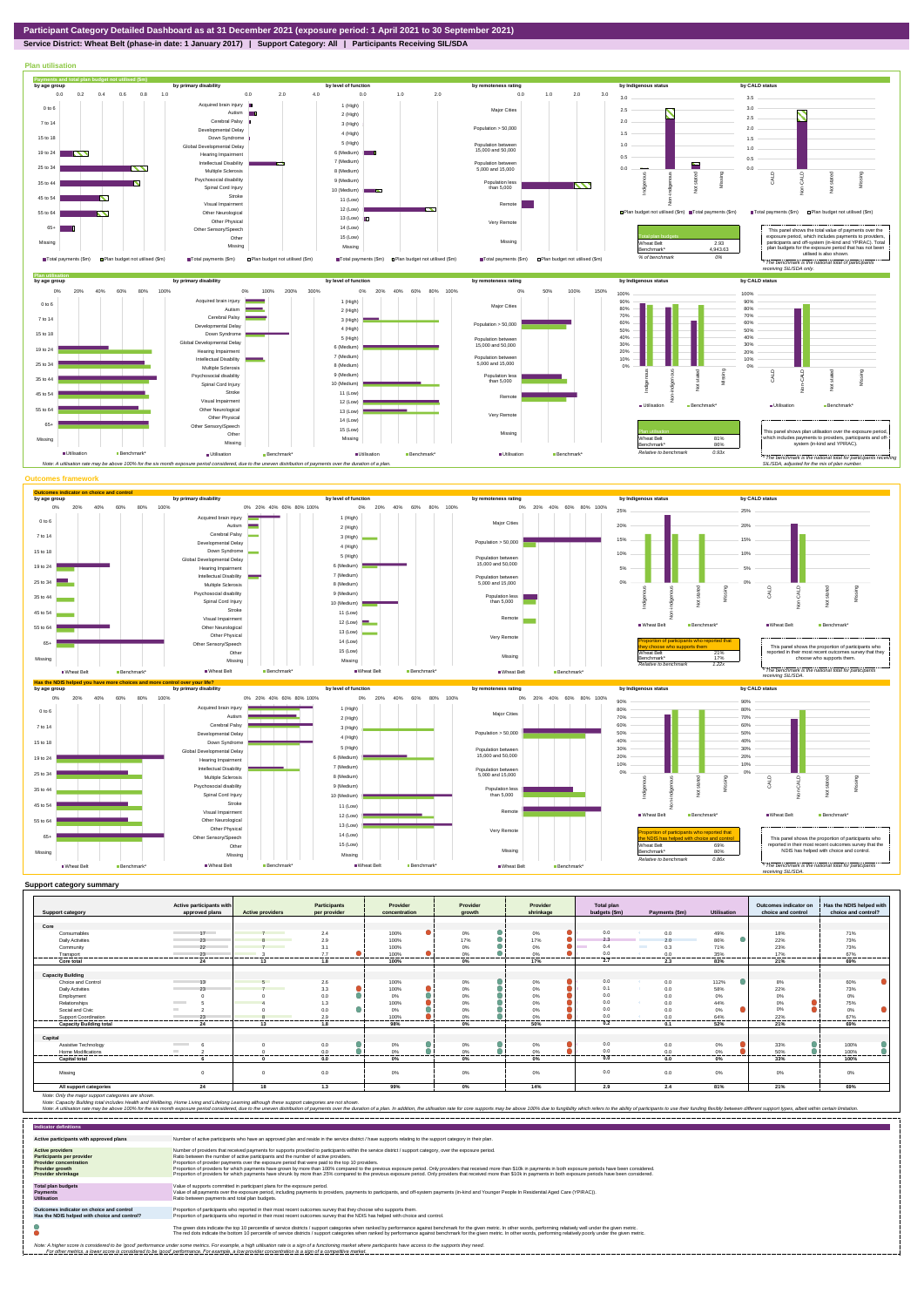**Service District: Wheat Belt (phase-in date: 1 January 2017) | Support Category: All | Participants Not Receiving SIL/SDA**